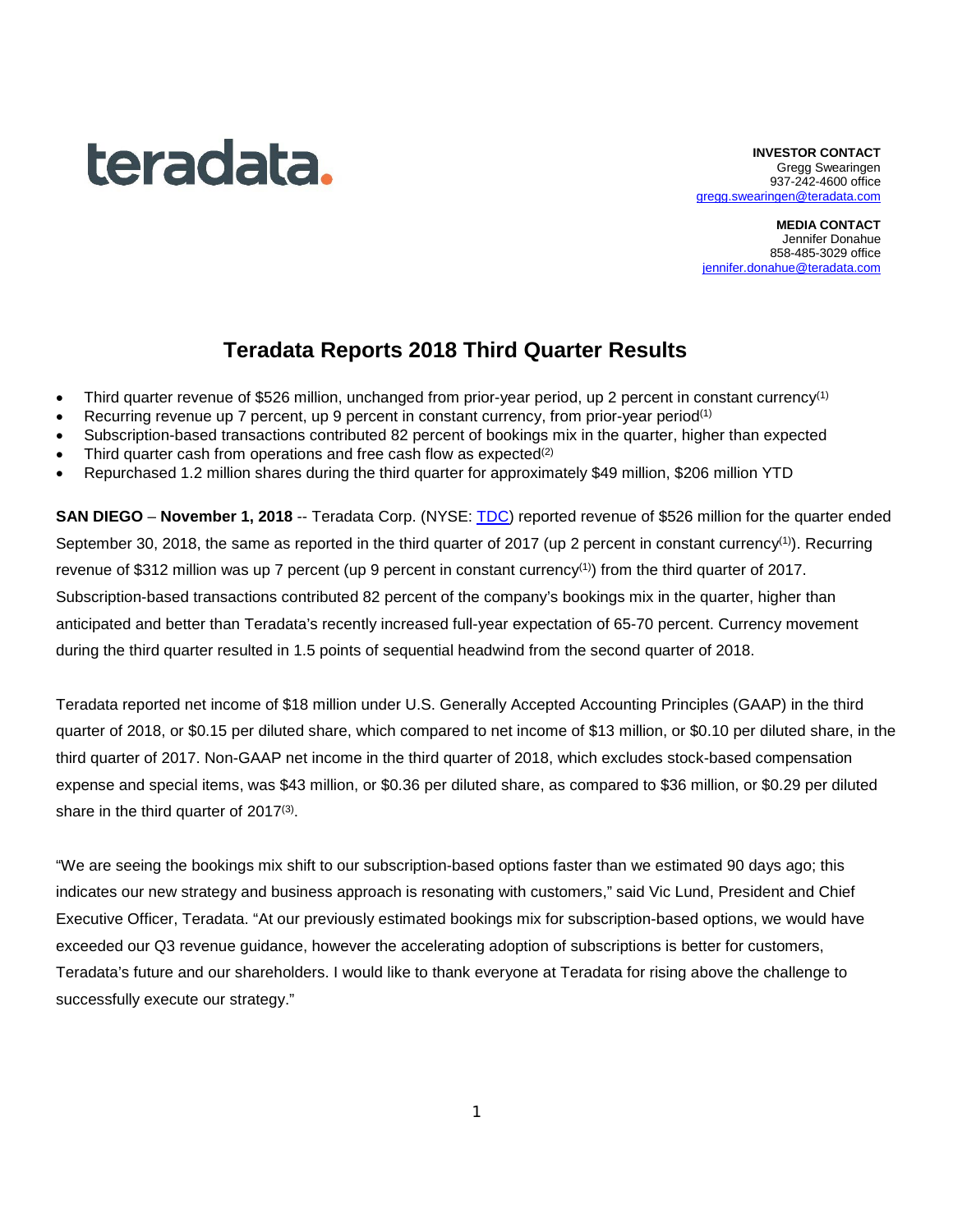#### **Gross Margin**

For the third quarter of 2018, gross margin reported under GAAP was 50.2 percent versus 47.5 percent for the third quarter of 2017. On a non-GAAP basis, excluding stock-based compensation expense and special items, gross margin for the third quarter of 2018 was 52.9 percent, versus 51.3 percent in the prior-year period<sup>(3)</sup>. Growth in recurring revenue and consulting gross margin improvement drove the increase over the prior year.

#### **Operating Income**

Operating income reported under GAAP in the third quarter of 2018 was \$14 million compared to \$9 million in the third quarter of 2017. On a non-GAAP basis, excluding stock-based compensation expense and special items, operating income was \$56 million in the third quarter of 2018, versus \$52 million in the third quarter of 2017(3).

#### **Income Taxes**

Teradata's tax rate under GAAP was (80.0) percent for the third quarter of 2018 compared to (116.7) percent in the third quarter of 2017. Excluding special items, Teradata's non-GAAP tax rate was 17.3 percent in the third quarter of 2018 versus 26.5 percent in the third quarter of 2017⑶. The decrease in the non-GAAP effective tax rate was largely due to the decrease in the U.S. statutory rate effective in 2018 as a result of U.S. tax reform enacted in late 2017.

#### **Cash Flow**

Teradata used \$33 million of cash in operating activities in the third quarter of 2018, compared to using \$8 million in the same period in 2017. During the quarter, Teradata used \$35 million, versus using \$32 million in the third quarter of 2017, for capital expenditures. In the third quarter of 2018, Teradata's free cash flow was negative \$68 million, compared to negative \$40 million in the third quarter of 2017<sup>(2)</sup>.

Year to date, Teradata generated \$257 million of cash from operating activities versus \$301 million in 2017. Free cash flow for the first nine months of 2018 was \$160 million, compared to \$235 million for the same period in 2017<sup>(2)</sup>.

#### **Balance Sheet**

Teradata ended the third quarter of 2018 with \$768 million in cash. As of September 30, 2018, Teradata had repatriated \$800 million of cash previously held internationally, completing the total repatriation planned for 2018. Teradata anticipates using a portion of these repatriated funds for share repurchases and expects to retain the remainder for general corporate purposes.

During the third quarter of 2018, Teradata repurchased 1.2 million shares of the Company's common stock for approximately \$49 million. Year to date, the Company has repurchased 5.4 million shares for approximately \$206 million. Teradata currently has approximately \$338 million of Board authorization remaining for share repurchases.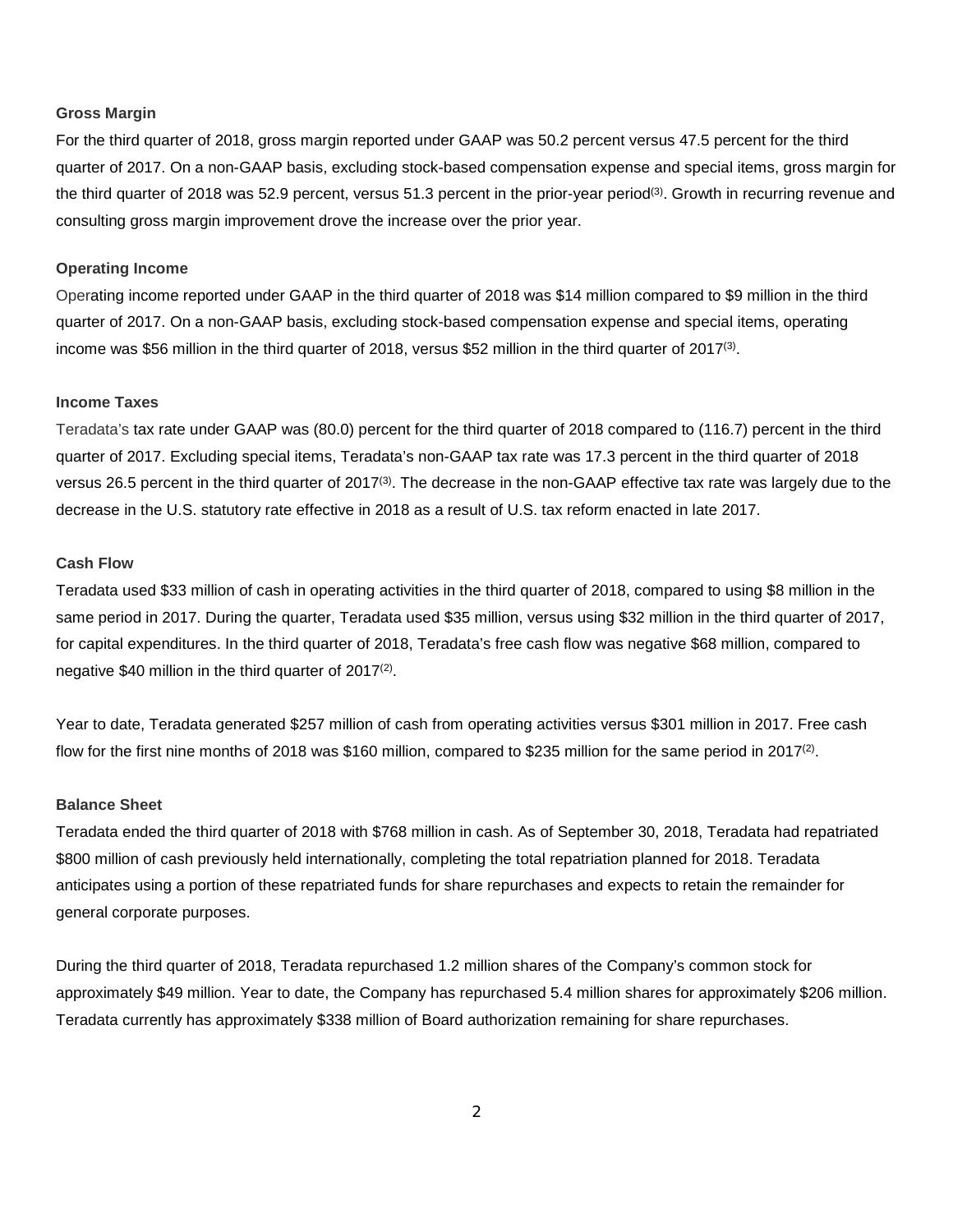The Company had total debt of \$500 million as of September 30, 2018. In addition, the Company had \$22 million in outstanding capital lease obligations. There were no funds drawn on the company's \$400 million revolving credit facility as of September 30, 2018.

#### **Guidance**

As a result of the faster than expected shift to subscription-based transactions, Teradata now expects its 2018 full year subscription-based bookings mix to be at the higher end of its previous expected range of 65 percent to 70 percent. However, Teradata continues to expect 2018 full-year revenue to be in the \$2.130 billion to \$2.150 billion range. Correspondingly, Teradata expects revenue in the fourth quarter of 2018 to be in the \$555 million to \$575 million range.

For the full year, recurring revenue is expected to increase approximately 9 percent reported as well as in constant currency.

As a result, Teradata expects full-year 2018 GAAP earnings per share to be \$0.27 to \$0.31. On a non-GAAP basis, which excludes stock-based compensation expense and special items, earnings per share expected to be in the \$1.22 to \$1.26 range<sup>(3)</sup>. GAAP earnings per share in the fourth quarter of 2018 is expected to be in the \$0.14 to \$0.18 range. Non-GAAP earnings per share in the fourth quarter is expected to be in the \$0.41 to \$0.45 range<sup>(3)</sup>.

#### **Earnings Conference Call**

A conference call is scheduled today at 2:00 p.m. PT to discuss the Company's third quarter 2018 results. Access to the conference call, as well as a replay of the call, is available on Teradata's website at [investor.teradata.com.](http://investor.teradata.com/about-teradata/default.aspx#top)

#### **Supplemental Financial Information**

Additional information regarding Teradata's operating results is provided below as well as on the Investor Relations page of Teradata's website.

1. The impact of currency is determined by calculating the prior-period results using the current-year monthly average currency rates. See the foreign currency fluctuation schedule on the Investor Relations page of the Company's web site a[t investor.teradata.com,](http://investor.teradata.com/about-teradata/default.aspx#top) which is used to determine revenue on a constant currency ("CC") basis.

| Revenue       |
|---------------|
| (in millions) |

|                                          | For the Three Months ended September 30 |       |             |                          |  |  |  |
|------------------------------------------|-----------------------------------------|-------|-------------|--------------------------|--|--|--|
|                                          |                                         |       | % Change as | % Change in              |  |  |  |
|                                          | 2018                                    | 2017  | Reported    | <b>Constant Currency</b> |  |  |  |
| Recurring revenue                        | \$312                                   | \$292 | 7%          | 9%                       |  |  |  |
| Perpetual software licenses and hardware | 77                                      | 90    | (14%)       | (13%)                    |  |  |  |
| Consulting services                      | 137                                     | 144   | (5%)        | (3%)                     |  |  |  |
| <b>Total revenue</b>                     | \$526                                   | \$526 | $0\%$       | 2%                       |  |  |  |
| Americas                                 | \$277                                   | \$292 | (5%)        | (4%)                     |  |  |  |
| International                            | 249                                     | 234   | 6%          | 10%                      |  |  |  |
| <b>Total revenue</b>                     | \$526                                   | \$526 | $0\%$       | 2%                       |  |  |  |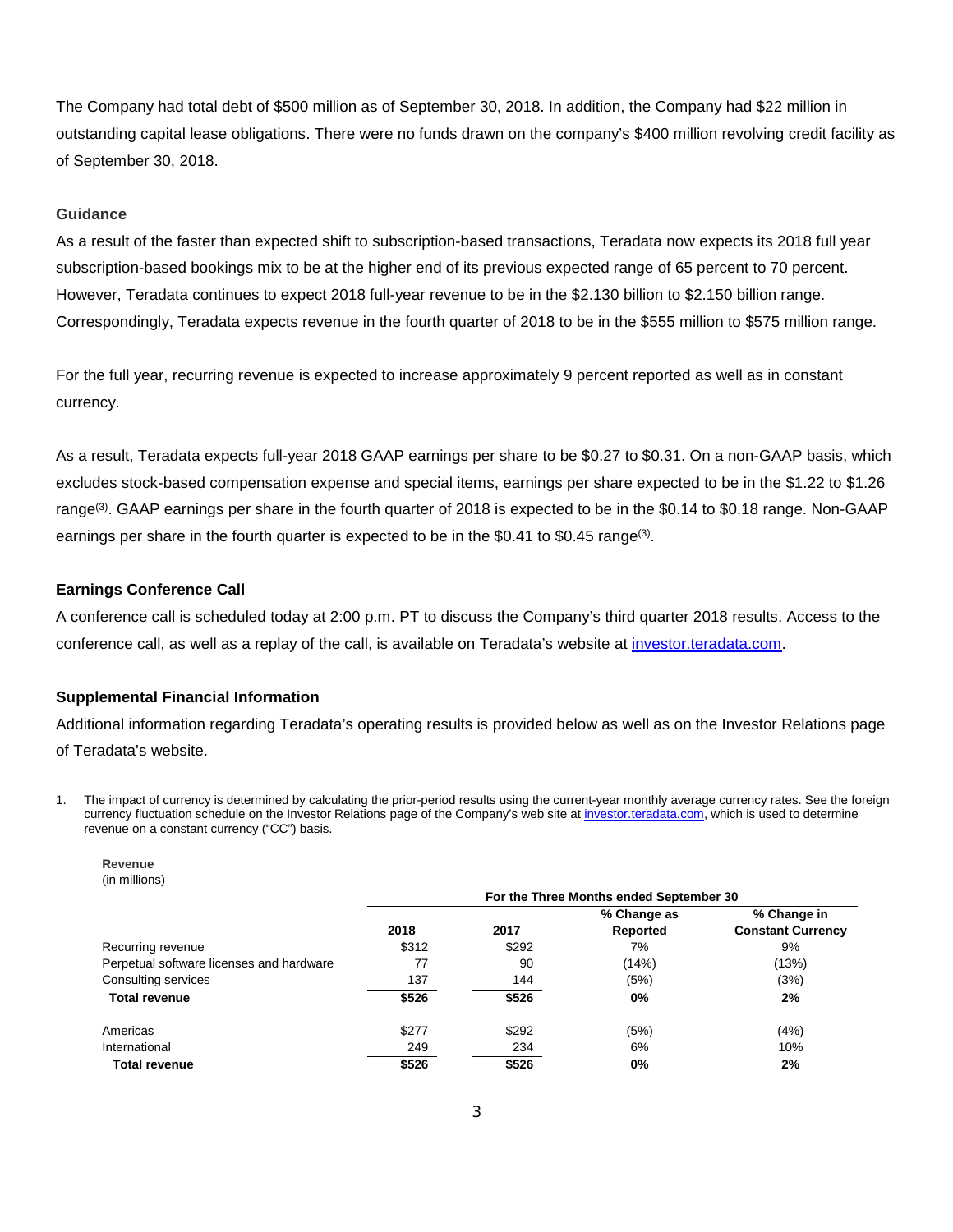|                                          | For the Nine Months ended September 30 |         |                         |                                         |  |  |  |  |
|------------------------------------------|----------------------------------------|---------|-------------------------|-----------------------------------------|--|--|--|--|
|                                          | 2018                                   | 2017    | % Change as<br>Reported | % Change in<br><b>Constant Currency</b> |  |  |  |  |
| Recurring revenue                        | \$926                                  | \$846   | 9%                      | 9%                                      |  |  |  |  |
| Perpetual software licenses and hardware | 243                                    | 271     | (10%)                   | (12%)                                   |  |  |  |  |
| Consulting services                      | 407                                    | 413     | (1%)                    | (3%)                                    |  |  |  |  |
| <b>Total revenue</b>                     | \$1,576                                | \$1,530 | 3%                      | 2%                                      |  |  |  |  |
| Americas                                 | \$828                                  | \$830   | 0%                      | $0\%$                                   |  |  |  |  |
| International                            | 748                                    | 700     | 7%                      | 4%                                      |  |  |  |  |
| <b>Total revenue</b>                     | \$1,576                                | \$1,530 | 3%                      | 2%                                      |  |  |  |  |

2. As described below, the Company believes that free cash flow is a useful non-GAAP measure for investors. Teradata defines free cash flow as cash provided/used by operating activities less capital expenditures for property and equipment, and additions to capitalized software. Free cash flow does not have a uniform definition under GAAP and therefore, Teradata's definition may differ from other companies' definitions of this measure. Teradata's management uses free cash flow to assess the financial performance of the Company and believes it is useful for investors because it relates the operating cash flow of the Company to the capital that is spent to continue and improve business operations. In particular, free cash flow indicates the amount of cash generated after capital expenditures for, among other things, investment in the Company's existing businesses, strategic acquisitions, strengthening the Company's balance sheet, repurchase of the Company's stock and repayment of the Company's debt obligations, if any. Free cash flow does not represent the residual cash flow available for discretionary expenditures since there may be other nondiscretionary expenditures that are not deducted from the measure. This non-GAAP measure is not meant to be considered in isolation, as a substitute for, or superior to, results determined in accordance with GAAP, and should be read only in conjunction with our condensed consolidated financial statements prepared in accordance with GAAP.

| (in millions)                                         | For the<br><b>Three Months</b><br>ended September 30 |           |       |       |  | For the<br><b>Nine Months</b><br>ended September 30 |  |
|-------------------------------------------------------|------------------------------------------------------|-----------|-------|-------|--|-----------------------------------------------------|--|
|                                                       | 2018                                                 | 2017      | 2018  | 2017  |  |                                                     |  |
| Cash (used) / provided by operating activities (GAAP) | (\$33)                                               | (\$8)     | \$257 | \$301 |  |                                                     |  |
| Less capital expenditures for:                        |                                                      |           |       |       |  |                                                     |  |
| Expenditures for property and equipment               | (34)                                                 | (29)      | (92)  | (59)  |  |                                                     |  |
| Additions to capitalized software                     | (1)                                                  | (3)       | (5)   | (7)   |  |                                                     |  |
| Total capital expenditures                            | (35)                                                 | (32)      | (97)  | (66)  |  |                                                     |  |
| Free Cash Flow (non-GAAP measure)                     | (\$68)                                               | $($ \$40) | \$160 | \$235 |  |                                                     |  |

3. Teradata reports its results in accordance with GAAP. However, as described below, the Company believes that certain non-GAAP measures such as non-GAAP gross profit, non-GAAP operating income, non-GAAP net income, and non-GAAP earnings per diluted share, or EPS, all of which exclude certain items (as well as free cash flow) are useful for investors. Our non-GAAP measures are not meant to be considered in isolation or as substitutes for, or superior to, results determined in accordance with GAAP, and should be read only in conjunction with our condensed consolidated financial statements prepared in accordance with GAAP.

The following tables reconcile Teradata's actual and projected results and EPS under GAAP to the Company's actual and projected non-GAAP results and EPS for the periods presented, which exclude certain specified items. Our management internally uses supplemental non-GAAP financial measures, such as gross profit, operating income, net income and EPS, excluding certain items, to understand, manage and evaluate our business and support operating decisions on a regular basis. The Company believes such non-GAAP financial measures (1) provide useful information to investors regarding the underlying business trends and performance of the Company's ongoing operations, (2) are useful for periodover-period comparisons of such operations and results, that may be more easily compared to peer companies and allow investors a view of the Company's operating results excluding stock-based compensation expense and special items, (3) provide useful information to management and investors regarding present and future business trends, and (4) provide consistency and comparability with past reports and projections of future results.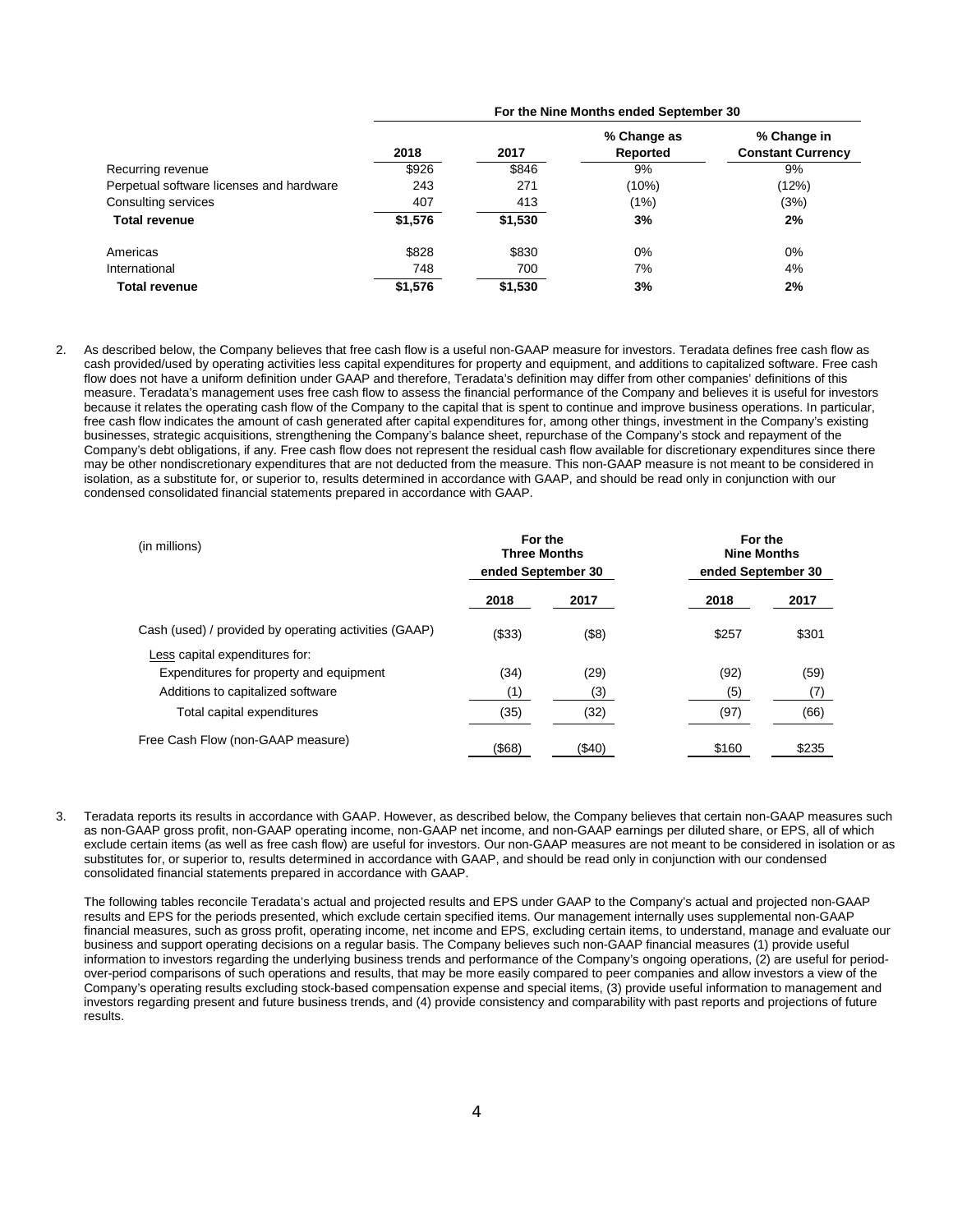Teradata's reconciliation of GAAP to non-GAAP results included in this release.

| (in millions, except per share data)                                 | For the<br><b>Three Months</b> | ended September 30      |           | For the<br><b>Nine Months</b><br>ended September 30 |       |           |
|----------------------------------------------------------------------|--------------------------------|-------------------------|-----------|-----------------------------------------------------|-------|-----------|
|                                                                      |                                |                         |           |                                                     |       |           |
| <b>Gross Profit:</b>                                                 | 2018                           | 2017                    | %<br>Chg. | 2018                                                | 2017  | %<br>Chg. |
| <b>GAAP Gross Profit</b>                                             | \$264                          | \$250                   | 6%        | \$737                                               | \$717 | 3%        |
| % of Revenue                                                         | 50.2%                          | 47.5%                   |           | 46.8%                                               | 46.9% |           |
| Excluding:                                                           |                                |                         |           |                                                     |       |           |
| Stock-based compensation expense                                     | 3                              | 3                       |           | 11                                                  | 10    |           |
| Acquisition, integration, reorganization related, and<br>other costs |                                | 1                       |           | 3                                                   | 4     |           |
| Amortization of capitalized software                                 | 11                             | 16                      |           | 38                                                  | 56    |           |
| Non-GAAP Gross Profit                                                | \$278                          | \$270                   | 3%        | \$789                                               | \$787 |           |
| % of Revenue                                                         | 52.9%                          | 51.3%                   |           | 50.1%                                               | 51.4% |           |
| <b>Operating Income</b>                                              |                                |                         |           |                                                     |       |           |
| <b>GAAP Operating Income</b>                                         | \$14                           | \$9                     | 56%       | \$20                                                | \$8   | 150%      |
| % of Revenue                                                         | 2.7%                           | 1.7%                    |           | 1.3%                                                | 0.5%  |           |
| Excluding:                                                           |                                |                         |           |                                                     |       |           |
| Stock-based compensation expense                                     | 15                             | 17                      |           | 50                                                  | 51    |           |
| Amortization of acquisition-related intangible assets                | 1                              | $\overline{\mathbf{c}}$ |           | 4                                                   | 5     |           |
| Acquisition, integration, reorganization related, and<br>other costs | 15                             | 8                       |           | 24                                                  | 39    |           |
| Amortization of capitalized software                                 | 11                             | 16                      |           | 38                                                  | 56    |           |
| Non-GAAP Operating Income                                            | \$56                           | \$52                    | 8%        | \$136                                               | \$159 | (14%)     |
| % of Revenue                                                         | 10.6%                          | 9.9%                    |           | 8.6%                                                | 10.4% |           |
| <b>Net Income</b>                                                    |                                |                         |           |                                                     |       |           |
| <b>GAAP Net Income</b>                                               | \$18                           | \$13                    | 38%       | \$15                                                | \$7   | 114%      |
| % of Revenue                                                         | 3.4%                           | 2.5%                    |           | 1.0%                                                | 0.5%  |           |
| Excluding:                                                           |                                |                         |           |                                                     |       |           |
| Stock-based compensation expense                                     | 15                             | 17                      |           | 50                                                  | 51    |           |
| Amortization of acquisition-related intangible assets                | $\mathbf{1}$                   | $\mathbf 2$             |           | 4                                                   | 5     |           |
| Acquisition, integration, reorganization related, and<br>other costs | 15                             | 8                       |           | 24                                                  | 38    |           |
| Amortization of capitalized software                                 | 11                             | 16                      |           | 38                                                  | 56    |           |
| Income tax adjustments*                                              | (17)                           | (20)                    |           | (33)                                                | (56)  |           |
| Non-GAAP Net Income                                                  | \$43                           | \$36                    | 19%       | \$98                                                | \$101 | (3%)      |
| % of Revenue                                                         | 8.2%                           | 6.8%                    |           | 6.2%                                                | 6.6%  |           |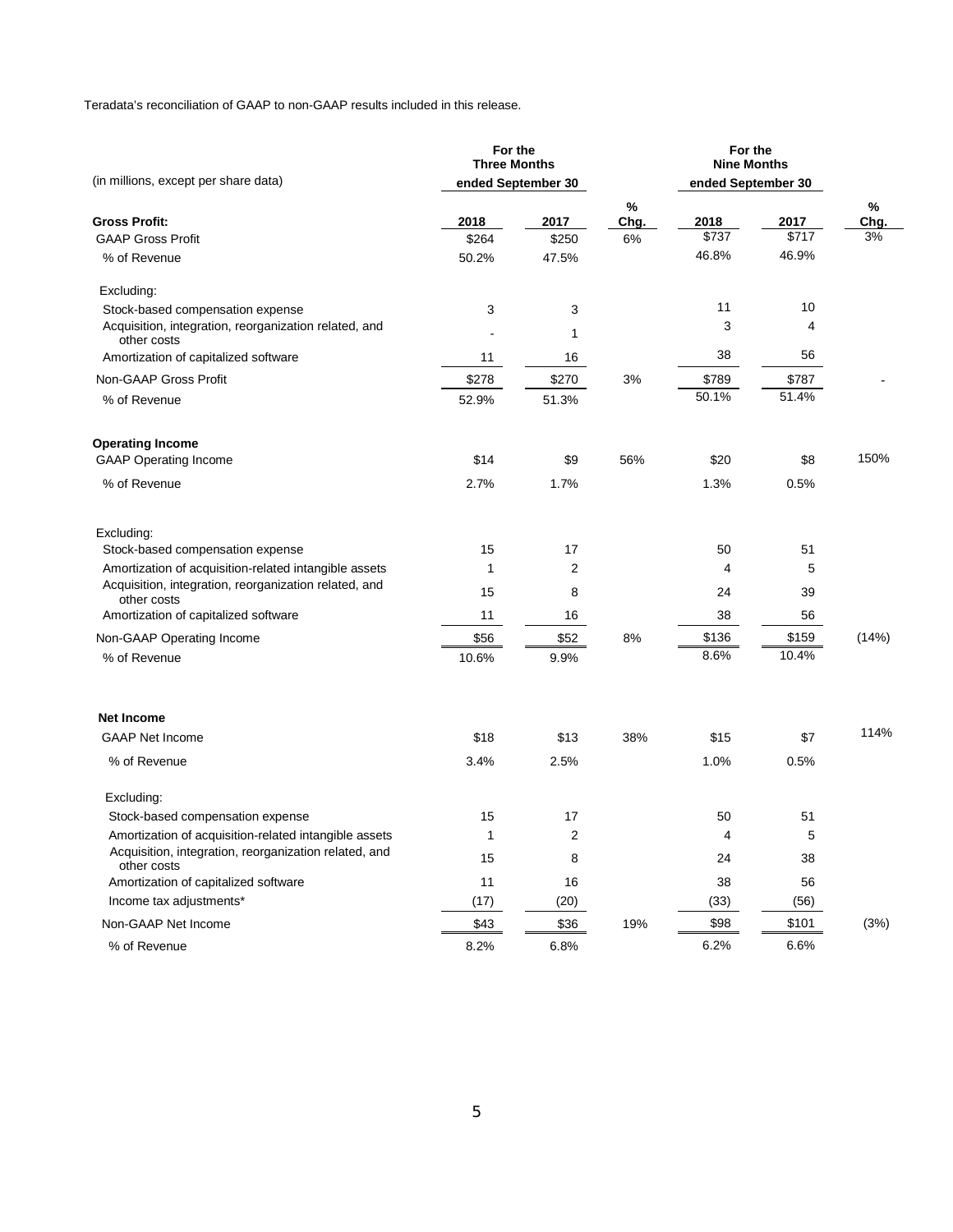|                                                              | For the Three<br><b>Months</b> |        | For the Nine Months |        |                     |                            |
|--------------------------------------------------------------|--------------------------------|--------|---------------------|--------|---------------------|----------------------------|
|                                                              | ended September 30             |        | ended September 30  |        |                     |                            |
| <b>Earnings Per Share:</b>                                   | 2018                           | 2017   | 2018                | 2017   | 2018 Q4<br>Guidance | 2018 FY<br><b>Guidance</b> |
| <b>GAAP Diluted Earnings Per Share</b>                       | \$0.15                         | \$0.10 | \$0.12              | \$0.05 | $$0.14 - $0.18$     | $$0.27 - $0.31$            |
| Excluding:                                                   |                                |        |                     |        |                     |                            |
| Stock-based compensation expense                             | 0.12                           | 0.14   | 0.41                | 0.40   | 0.12                | 0.53                       |
| Amortization of acquisition-related<br>intangible assets     | 0.01                           | 0.02   | 0.03                | 0.04   | 0.02                | 0.05                       |
| Acquisition, integration and reorganization<br>related costs | 0.12                           | 0.07   | 0.20                | 0.31   | 0.10                | 0.30                       |
| Amortization of capitalized software                         | 0.09                           | 0.12   | 0.31                | 0.42   | 0.09                | 0.40                       |
| Income tax adjustments*                                      | (0.13)                         | (0.16) | (0.27)              | (0.44) | (0.06)              | (0.33)                     |
| Non-GAAP Diluted Earnings Per Share                          | \$0.36                         | \$0.29 | \$0.80              | \$0.78 | $$0.41 - $0.45$     | $$1.22 - $1.26$            |

\* Represents the income tax effect of the pre-tax adjustments to reconcile GAAP to Non-GAAP income based on the applicable jurisdictional statutory tax rate of the underlying item in addition to the tax impact for U.S. tax reform. Including the income tax effect assists investors in understanding the tax provision associated with those adjustments and the effective tax rate related to the underlying business and performance of the Company's ongoing operations. As a result of these adjustments, the Company's non-GAAP effective tax rate for the third quarter of 2018 was 17.3% and 26.5% in the third quarter of 2017.

#### **Note to Investors**

This news release contains forward-looking statements within the meaning of Section 21E of the Securities and Exchange Act of 1934. Forward-looking statements generally relate to opinions, beliefs and projections of expected future financial and operating performance, business trends, and market conditions, among other things. These forward-looking statements are based upon current expectations and assumptions and involve risks and uncertainties that could cause actual results to differ materially, including the factors discussed in this release and those relating to: the global economic environment and business conditions in general or on the ability of our suppliers to meet their commitments to us, or the timing of purchases by our current and potential customers; the rapidly changing and intensely competitive nature of the information technology industry and the data analytics business, including the increased pressure on price/performance for data analytics solutions and changes in customer's buying patterns; fluctuations in our operating results, including as a result of the pace and extent to which customers shift from perpetual to subscription-based licenses; our ability to realize the anticipated benefits of our business transformation program or other restructuring and cost saving initiatives; risks inherent in operating in foreign countries, including the impact of economic, political, and legal conditions, and foreign currency fluctuations; risks associated with data privacy, cyber-attacks and maintaining secure and effective internal information technology and control systems; the timely and successful development, production or acquisition and market acceptance of new and existing products and services; tax rates and the impact of recent tax reform legislation; turnover of workforce and the ability to attract and retain skilled employees; protecting our intellectual property; availability and successful exploitation of new acquisition and alliance opportunities; recurring revenue may decline or fail to be renewed; the impact on our business and financial reporting from changes in accounting rules, including Topic ASC 606; and other factors described from time to time in Teradata's filings with the U.S. Securities and Exchange Commission, including its annual report on Form 10-K and subsequent quarterly reports on Forms 10-Q, as well as the Company's annual report to stockholders. Teradata does not undertake any obligation to publicly update or revise any forward-looking statements, whether as a result of new information, future events or otherwise, except as required by law.

#### **About Teradata**

Teradata transforms how businesses work and people live through the power of data. Teradata leverages all of the data, all of the time, so you can analyze anything, deploy anywhere, and deliver analytics that matter. We call this pervasive data intelligence. And it's the answer to the complexity, cost, and inadequacy of today's approach to analytics. Get the answer at [teradata.com.](http://www.teradata.com/)

Teradata and the Teradata logo are trademarks or registered trademarks of Teradata Corporation and/or its affiliates in the U.S. and worldwide.

6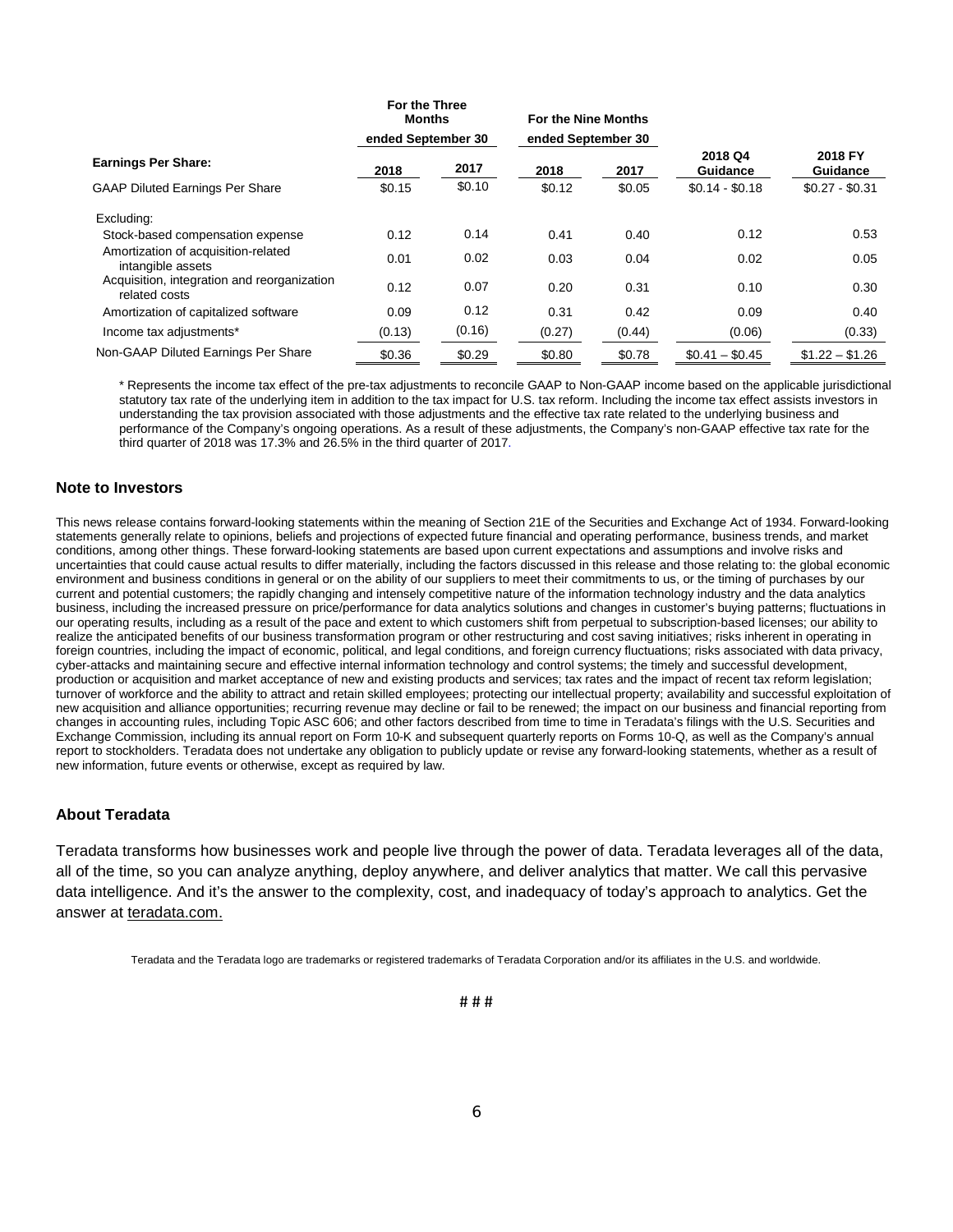#### **TERADATA CORPORATION CONDENSED CONSOLIDATED STATEMENTS OF INCOME (in millions, except per share amounts - unaudited)**

|                                                                                                                              | For the Period Ended September 30         |                                  |                     |                                  |                                      |                     |  |
|------------------------------------------------------------------------------------------------------------------------------|-------------------------------------------|----------------------------------|---------------------|----------------------------------|--------------------------------------|---------------------|--|
|                                                                                                                              |                                           | <b>Three Months</b>              |                     |                                  | <b>Nine Months</b>                   |                     |  |
|                                                                                                                              | 2018                                      | 2017                             | % Chg               | 2018                             | 2017                                 | % Chg               |  |
| Revenue                                                                                                                      |                                           |                                  |                     |                                  |                                      |                     |  |
| Recurring<br>Perpetual software licenses and hardware<br>Consulting services                                                 | \$<br>312<br>77<br>137                    | \$<br>292<br>90<br>144           | 7%<br>(14%)<br>(5%) | \$<br>926<br>243<br>407          | \$<br>846<br>271<br>413              | 9%<br>(10%)<br>(1%) |  |
| <b>Total revenue</b>                                                                                                         | 526                                       | 526                              | 0%                  | 1,576                            | 1,530                                | 3%                  |  |
| Gross profit                                                                                                                 |                                           |                                  |                     |                                  |                                      |                     |  |
| Recurring<br>% of Revenue<br>Perpetual software licenses and hardware<br>% of Revenue<br>Consulting services<br>% of Revenue | 219<br>70.2%<br>34<br>44.2%<br>11<br>8.0% | 208<br>71.2%<br>39<br>43.3%<br>3 |                     | 655<br>70.7%<br>79<br>32.5%<br>3 | 623<br>73.6%<br>102<br>37.6%<br>(8)  |                     |  |
| Total gross profit<br>% of Revenue                                                                                           | 264<br>50.2%                              | 2.1%<br>250<br>47.5%             |                     | 0.7%<br>737<br>46.8%             | $(1.9\%)$<br>717<br>46.9%            |                     |  |
| Selling, general and administrative expenses<br>Research and development expenses                                            | 166<br>84                                 | 161<br>80                        |                     | 481<br>236                       | 481<br>228                           |                     |  |
| Income from operations<br>% of Revenue                                                                                       | 14<br>2.7%                                | 9<br>1.7%                        |                     | 20<br>1.3%                       | 8<br>0.5%                            |                     |  |
| Other expense, net                                                                                                           | (4)                                       | (3)                              |                     | (12)                             | (7)                                  |                     |  |
| Income before income taxes<br>% of Revenue                                                                                   | 10<br>1.9%                                | 6<br>1.1%                        |                     | 8<br>0.5%                        | 1<br>0.1%                            |                     |  |
| Income tax benefit                                                                                                           | (8)                                       | (7)                              |                     | (7)                              | (6)                                  |                     |  |
| % Tax rate                                                                                                                   | $(80.0\%)$                                | (116.7%)                         |                     | (87.5%)                          | $(600.0\%)$                          |                     |  |
| Net income<br>% of Revenue                                                                                                   | $\frac{18}{3.4\%}$                        | 13<br>2.5%                       |                     | \$                               | $\frac{15}{1.0\%}$ $\overset{\$}{=}$ |                     |  |
| Net income per common share<br>Basic<br><b>Diluted</b>                                                                       | \$<br>0.15<br>\$<br>0.15                  | 0.11<br>\$<br>\$<br>0.10         |                     | \$<br>0.13<br>\$<br>0.12         | \$0.05<br>\$0.05                     |                     |  |
| Weighted average common shares outstanding<br>Basic<br>Diluted                                                               | 118.7<br>120.7                            | 123.7<br>125.8                   |                     | 119.9<br>121.8                   | 127.3<br>129.1                       |                     |  |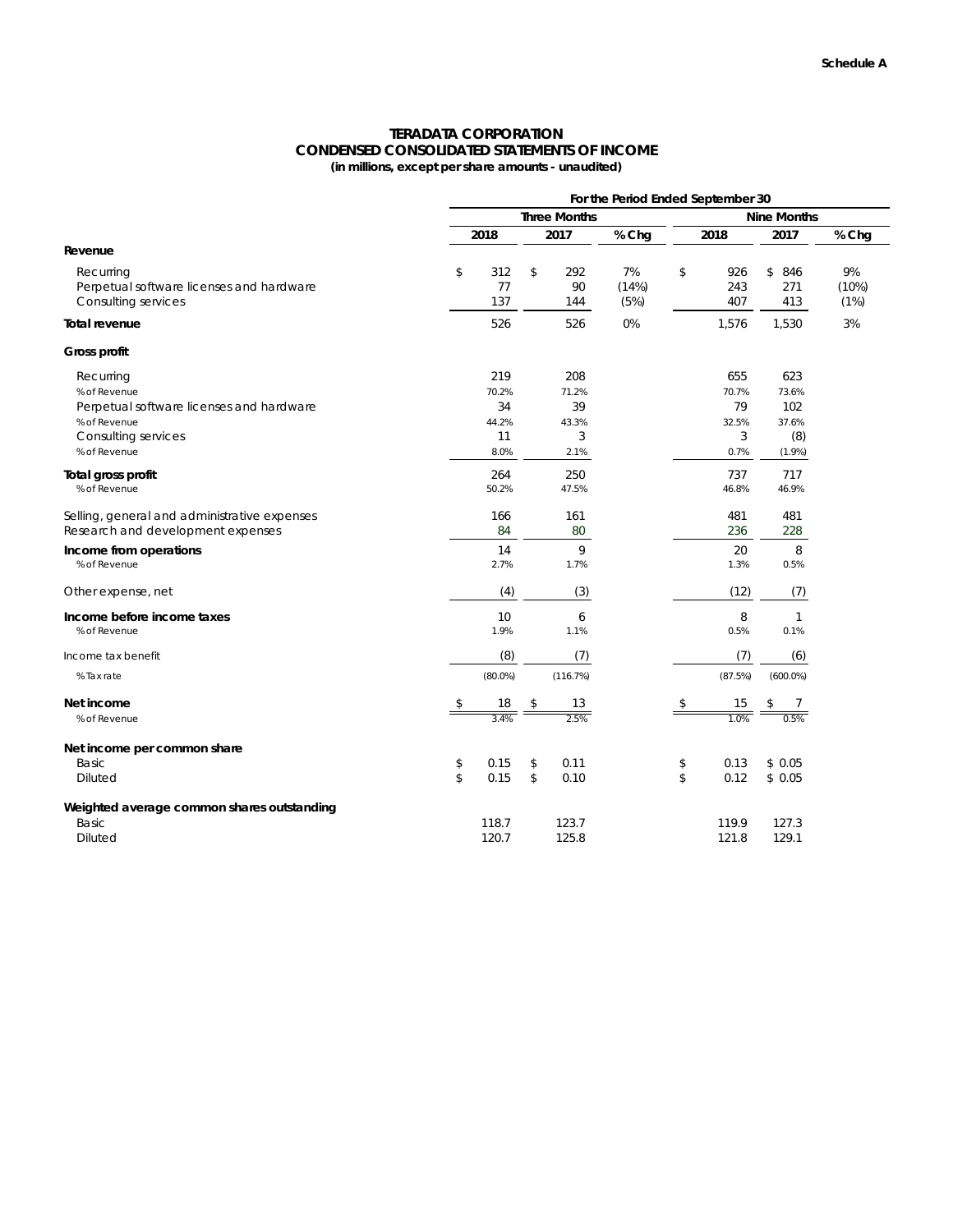## **CONDENSED CONSOLIDATED BALANCE SHEETS TERADATA CORPORATION**

**(in millions - unaudited)**

|                                                                                                                                                                                                   | September 30,<br>2018 | June 30,<br>2018                           | December 31,<br>2017                   |                |                                      |
|---------------------------------------------------------------------------------------------------------------------------------------------------------------------------------------------------|-----------------------|--------------------------------------------|----------------------------------------|----------------|--------------------------------------|
| Assets                                                                                                                                                                                            |                       |                                            |                                        |                |                                      |
| Current assets<br>Cash and cash equivalents<br>Accounts receivable, net<br>Inventories<br>Other current assets                                                                                    | \$                    | 768<br>372<br>45<br>99                     | \$<br>882<br>369<br>28<br>104          | \$             | 1,089<br>554<br>30<br>77             |
| <b>Total current assets</b>                                                                                                                                                                       |                       | 1,284                                      | 1,383                                  |                | 1,750                                |
| Property and equipment, net<br>Capitalized software, net<br>Goodwill<br>Acquired intangible assets, net<br>Deferred Income Taxes<br>Other assets                                                  |                       | 226<br>84<br>396<br>17<br>54<br>75         | 187<br>95<br>397<br>19<br>54<br>68     |                | 162<br>121<br>399<br>23<br>57<br>44  |
| <b>Total assets</b>                                                                                                                                                                               | \$                    | 2,136                                      | \$<br>2,203                            | $\updownarrow$ | 2,556                                |
| Liabilities and stockholders' equity                                                                                                                                                              |                       |                                            |                                        |                |                                      |
| <b>Current liabilities</b><br>Current portion of long-term debt<br>Short-term borrowings<br>Accounts payable<br>Payroll and benefits liabilities<br>Deferred revenue<br>Other current liabilities | \$                    | 13<br>95<br>147<br>384<br>86               | \$<br>6<br>83<br>136<br>461<br>88      | \$             | 60<br>240<br>74<br>173<br>414<br>102 |
| <b>Total current liabilities</b>                                                                                                                                                                  |                       | 725                                        | 774                                    |                | 1,063                                |
| Long-term debt<br>Pension and other postemployment plan liabilities<br>Long-term deferred revenue<br>Deferred tax liabilities<br>Other liabilities                                                |                       | 484<br>109<br>102<br>$\overline{4}$<br>152 | 491<br>109<br>109<br>8<br>140          |                | 478<br>109<br>85<br>4<br>149         |
| <b>Total liabilities</b>                                                                                                                                                                          |                       | 1,576                                      | 1,631                                  |                | 1,888                                |
| Stockholders' equity<br>Common stock<br>Paid-in capital<br>Accumulated deficit<br>Accumulated other comprehensive loss                                                                            |                       | 1<br>1,397<br>(745)<br>(93)                | $\mathbf{1}$<br>1,376<br>(714)<br>(91) |                | 1<br>1,320<br>(579)<br>(74)          |
| Total stockholders' equity                                                                                                                                                                        |                       | 560                                        | 572                                    |                | 668                                  |
| Total liabilities and stockholders' equity                                                                                                                                                        | \$                    | 2,136                                      | \$<br>2,203                            | \$             | 2,556                                |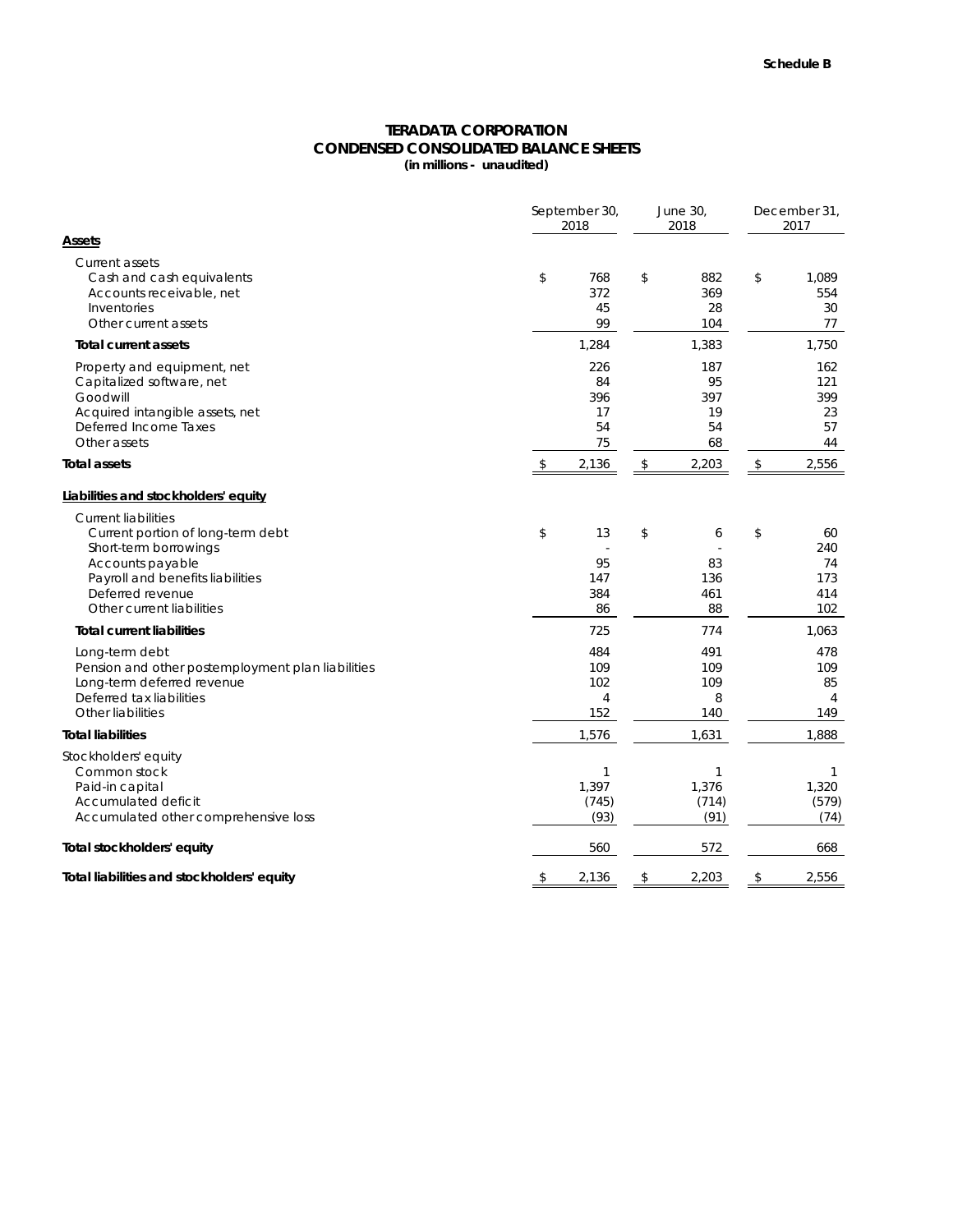#### **TERADATA CORPORATION CONDENSED CONSOLIDATED STATEMENTS OF CASH FLOWS (in millions - unaudited)**

|                                                                   | For the Period Ended September 30         |       |      |                          |    |                |    |                |
|-------------------------------------------------------------------|-------------------------------------------|-------|------|--------------------------|----|----------------|----|----------------|
|                                                                   | <b>Three Months</b><br><b>Nine Months</b> |       |      |                          |    |                |    |                |
|                                                                   |                                           | 2018  | 2017 |                          |    | 2018           |    | 2017           |
| <b>Operating activities</b>                                       |                                           |       |      |                          |    |                |    |                |
| Net income                                                        | \$                                        | 18    | \$   | 13                       | \$ | 15             | \$ | $\overline{7}$ |
| Adjustments to reconcile net income to net cash provided          |                                           |       |      |                          |    |                |    |                |
| by operating activities:                                          |                                           |       |      |                          |    |                |    |                |
| Depreciation and amortization                                     |                                           | 31    |      | 33                       |    | 95             |    | 103            |
| Stock-based compensation expense                                  |                                           | 15    |      | 16                       |    | 50             |    | 51             |
| Deferred income taxes                                             |                                           | (5)   |      | (2)                      |    | (11)           |    | (22)           |
| Changes in assets and liabilities:                                |                                           |       |      |                          |    |                |    |                |
| Receivables                                                       |                                           | (3)   |      | (10)                     |    | 182            |    | 182            |
| Inventories                                                       |                                           | (17)  |      | (3)                      |    | (15)           |    | (11)           |
| Current payables and accrued expenses                             |                                           | 23    |      | 13                       |    | (8)            |    |                |
| Deferred revenue                                                  |                                           | (83)  |      | (60)                     |    | $\overline{7}$ |    | (2)            |
| Other assets and liabilities                                      |                                           | (12)  |      | (8)                      |    | (58)           |    | (7)            |
| Net cash (used in) provided by operating activities               |                                           | (33)  |      | (8)                      |    | 257            |    | 301            |
| Investing activities                                              |                                           |       |      |                          |    |                |    |                |
| Expenditures for property and equipment                           |                                           | (34)  |      | (29)                     |    | (92)           |    | (59)           |
| Additions to capitalized software                                 |                                           | (1)   |      | (3)                      |    | (5)            |    | (7)            |
| Business acquisitions and other investing activities              |                                           |       |      | $\overline{\phantom{a}}$ |    | $\sim$         |    | (18)           |
| Net cash used in investing activities                             |                                           | (35)  |      | (32)                     |    | (97)           |    | (84)           |
| <b>Financing activities</b>                                       |                                           |       |      |                          |    |                |    |                |
| Repurchases of common stock                                       |                                           | (49)  |      | (200)                    |    | (206)          |    | (351)          |
| Repayments of long-term borrowings                                |                                           |       |      | (8)                      |    | (40)           |    | (23)           |
| Proceeds from credit facility borrowings                          |                                           |       |      | 180                      |    |                |    | 180            |
| Repayments of credit facility borrowings                          |                                           |       |      |                          |    | (240)          |    |                |
| Payment of capital lease                                          |                                           | (1)   |      |                          |    | (1)            |    |                |
| Other financing activities, net                                   |                                           | 5     |      | 8                        |    | 23             |    | 20             |
| Net cash used in financing activities                             |                                           | (45)  |      | (20)                     |    | (464)          |    | (174)          |
| Effect of exchange rate changes on cash and cash equivalents      |                                           | (2)   |      |                          |    | (17)           |    | 8              |
| (Decrease) increase in cash, cash equivalents and restricted cash |                                           | (115) |      | (60)                     |    | (321)          |    | 51             |
| Cash, cash equivalents and restricted cash at beginning of period |                                           | 883   |      | 1,085                    |    | 1,089          |    | 974            |
| Cash, cash equivalents and restricted cash at end of period       | \$                                        | 768   | \$   | 1,025                    | \$ | 768            | \$ | 1,025          |
| Supplemental cash flow disclosure:                                |                                           |       |      |                          |    |                |    |                |
| Non-cash investing and financing activities:                      |                                           |       |      |                          |    |                |    |                |
| Assets acquired by capital lease                                  | \$                                        | 23    | \$   |                          | \$ | 23             | \$ |                |